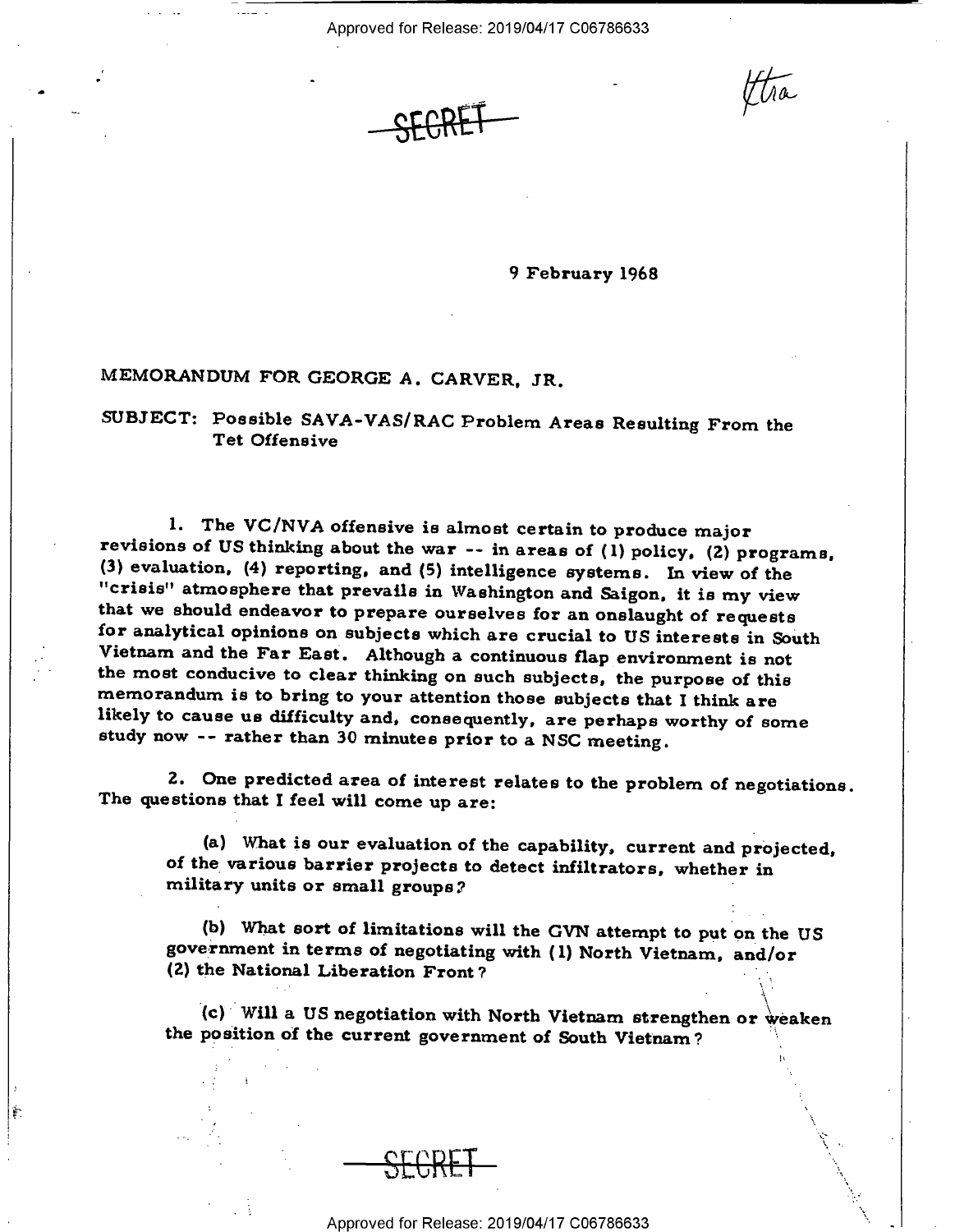

(d) Suppose we were to ignore the current GVN administration or discredit it. Could negotiations with the NLF, through a<br>controlled SVN representation, bring about any meaningful results?<br>How would these results affect our relationship with Thailand?<br>Singapore? Cambodia? Etc. ?

(e) \_How should Laos be treated in any negotiations?

3. The second area of interest relates to the Khe Santi problem itself.<br>The problem areas will be:

(a) What will be NVN's next step if they win at Khe Sanh? What if they lose?

(b) What is our estimate of the effectiveness of tactical nuclear<br>weapons in the Khe Sanh area or in the staging areas if our troops<br>would be endangered? NOTE: I do not know your TO&E as far as<br>"Q" clearances are concerne

(c) Could the Khe Sanh attacking force be cut off by an invasion, say at Dong Hoi? Could they be entrapped by a major attack launched by US forces from Laos?

(d) What will he the political impact in South Vietnam if we lose Khe &nh? Will our position be irretrievable ? How well informed is the population on the Khe Sanh issue? What do members of the GVN think?

4. The third area of interest relates to the effect of the Tet offensive on pacification. The questions will be:

(a) Has the general populace lost confidence in the government? Do they make a distinction between the government and ARVN? Would a negotiating posture on the part of the US cause the GVN to lose face?

(b) Assuming that we weather the current storm, what types of pacification programs could we adopt that can cope with the present problems of SVN? Would these programs have a better chance of preventing the type of disaste